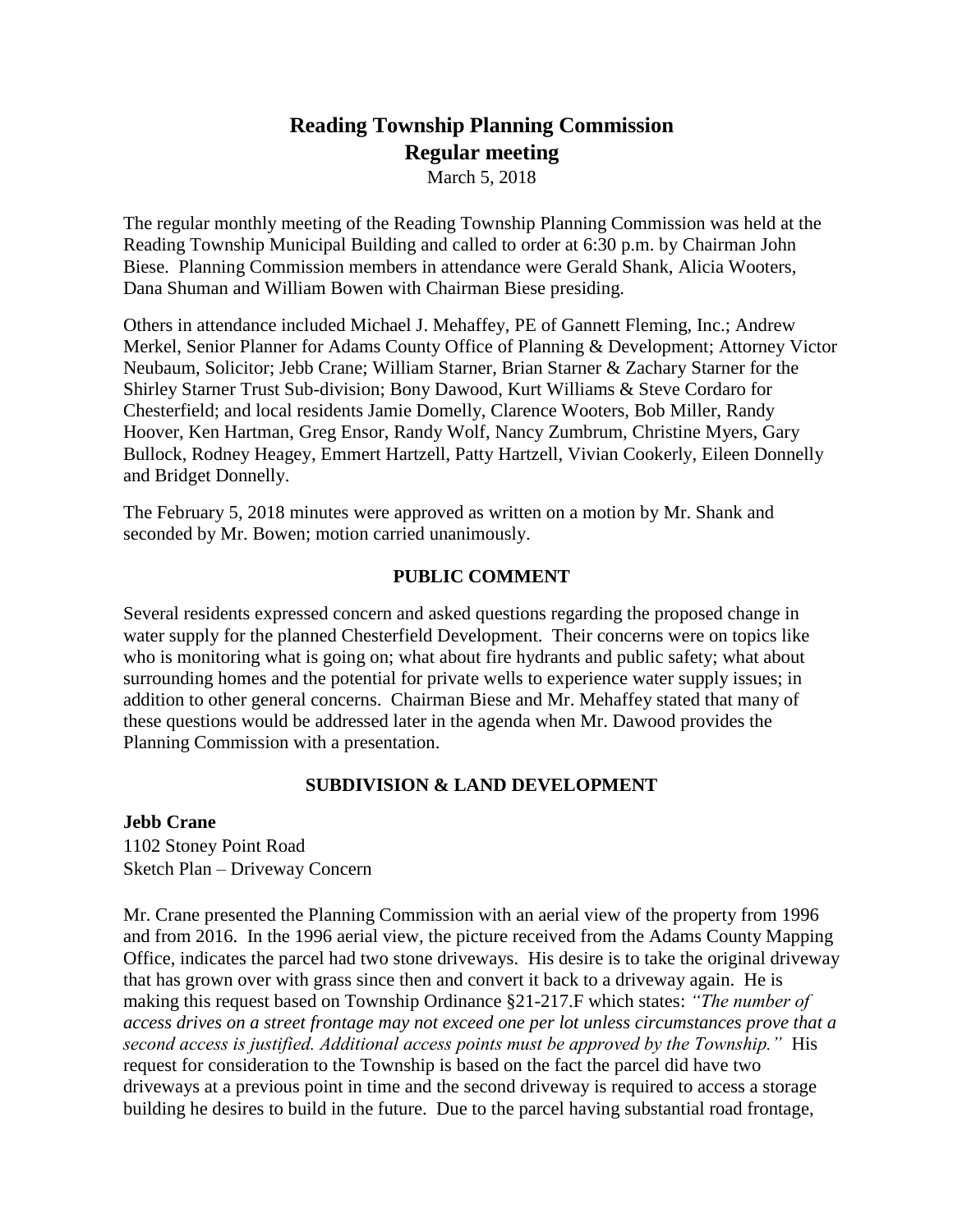but limited depth it is not feasible nor practical to be able to access the proposed storage building from the existing driveway.

After receiving input from Attorney Neubaum and reviewing all the facts and the aerial photographs showing the parcel did have two stone driveways at one time; the Planning Commission, on a motion by Mr. Shank and a second by Ms. Shuman has recommended the request to approve a second driveway as per Township Ordinance §21-217.F proceed to the Board of Supervisors for subsequent review and consideration for approval; motion carried unanimously.

The second issue for consideration is whether the driveway is to be stone construction as it was in 1996 or meet the current driveway requirements established by Reading Township Ordinance Chapter 21, Part 2. After receiving input from Attorney Neubaum the Planning Commission, on a motion by Mr. Shank and a second by Ms. Shuman has recommended the driveway be constructed in accordance with current Township Ordinance regulations and requests the Board of Supervisors review and consider for approval; motion carried unanimously.

#### **Shirley Starner Trust #2018-01**

3220 Hunterstown- Hampton Road Final Subdivision Plan

The Planning Commission received the application, plat plan, aerial view of the property, comment review reports and other supporting documents for consideration of subdividing the above-mentioned parcel into three separate parcels with one parcel containing the existing residence and a new parcel proposed for a residential dwelling with the residual land remaining as agricultural. Mr. Starner gave a brief overview of the plan and addressed the concern as to why the residential lot was shifted from the sketch plan of last year to the new location. Mr. Starner stated there were site distance concerns and felt more confident the new location would eliminate those concerns. Mr. Merkel discussed the comments from the Adams County review report and Mr. Mehaffey discussed the Township Engineers report prepared by Gannett Fleming.

On a motion by Mr. Bowen and a second by Ms. Shuman, the Planning Commission has recommended the plan be tabled until the numerous issues mentioned in the comment review reports are resolved and a revised plan is presented for review and consideration; motion carried unanimously.

The Planning Commission also received for consideration and approval the DEP Sewage Facility Planning Module for the residential lot that has been signed by the applicant and approved by the Township SEO.

On a motion by Mr. Shank and a second by Ms. Shuman, the Planning Commission has recommended Chairman Biese sign on behalf of the Planning Commission and has recommended the DEP Sewage Facility Planning Module proceed to the Board of Supervisors for subsequent review and consideration for approval; motion carried unanimously.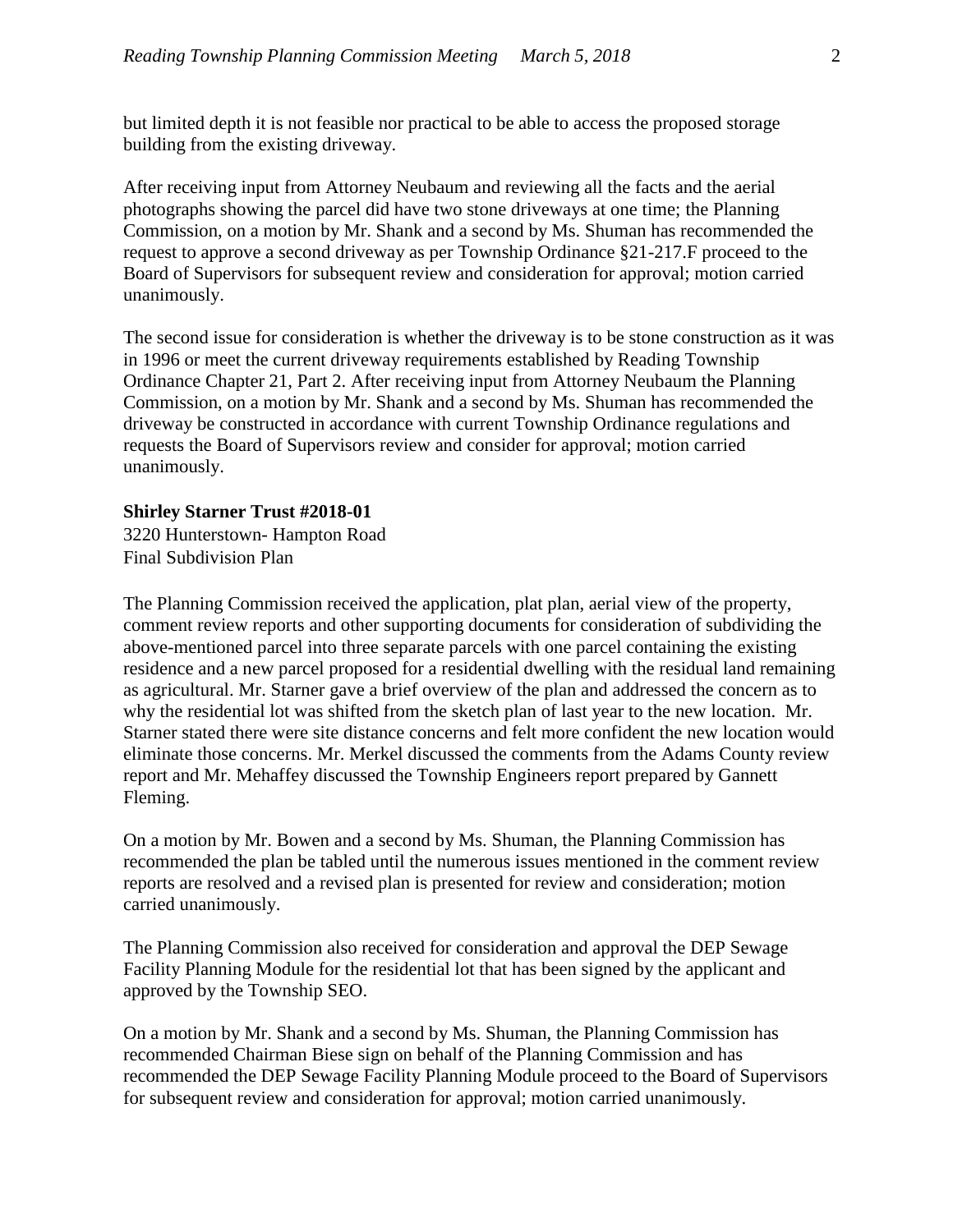#### **Chesterfield Phase 1 #2009-06**

Carlisle Pike Final Land Development Plan – Community Water Supply

The purpose of this meeting with the Planning Commission and Chesterfield was to obtain information and facts surrounding the significant change to the conditionally approved Land Development Plan #2009-06 which includes the water source as York Water Company as mentioned specifically in point #14 on the general notes page of the plan. Before opening the floor for the presentation and general comments from the residents in attendance, Chairman Biese requested procedural clarification on making significant changes. Mr. Merkel, Mr. Mehaffey and Attorney Neubaum all stated that with the significant changes being proposed a new application and supporting documents be presented to the Planning Commission as a preliminary plan. Mr. Neubaum did clarify that Mr. Dawood may submit for consideration a Modification Request Waiver to advance the plan as a final plan instead of a preliminary plan, but unless a waiver is granted Mr. Dawood must follow Township Ordinance procedure and a two-step process of preliminary plan then final plan is required.

Chairman Biese also requested a timeline be presented to the Township clearly indicating what activities are presently being done and what is the scope of activity planned for the future so all entities are familiar with the work taking place on the property. Mr. Dawood stated he will have something drafted and submitted to the Township within two weeks.

Mr. Dawood and Mr. Cordaro presented those in attendance with a historical overview of how the plan has progressed over the years and the choice to install a private community water system instead of using York Water Company. Mr. Cordaro updated the Planning Commission with some preliminary data on the two wells that were drilled recently. The wells were drilled to a depth of 600' to drill past the Diabase and into the Gettysburg Formation which should protect local residents by drawing from a different aquifer than most residential wells. Well one is producing 76 gallons per minute and well two is producing 45 gallons per minute which is more than sufficient to supply the water needs for the proposed 70 single family homes. Water quality is currently being tested by the Department of Environmental Protection (DEP) and they are still awaiting results. Both wells have been cased, grouted and capped at the present time.

Numerous residents in attendance raised questions and concerns pertaining to the some of the following issues: how are residents wells in close proximity to the main supply wells tested and monitored, when will the testing for water supply issues be completed, what impact might there be with testing now verses testing during the dry season, what if residents wells are impacted or go dry, what precautions are in place if a residents home well is impacted and another well is needed to be installed, is the cost savings that substantial by switching from York Water Company to a private community water system, what safe-guards are in place for fire hydrants and fire protection for those living in Chesterfield, what type of testing will be provided for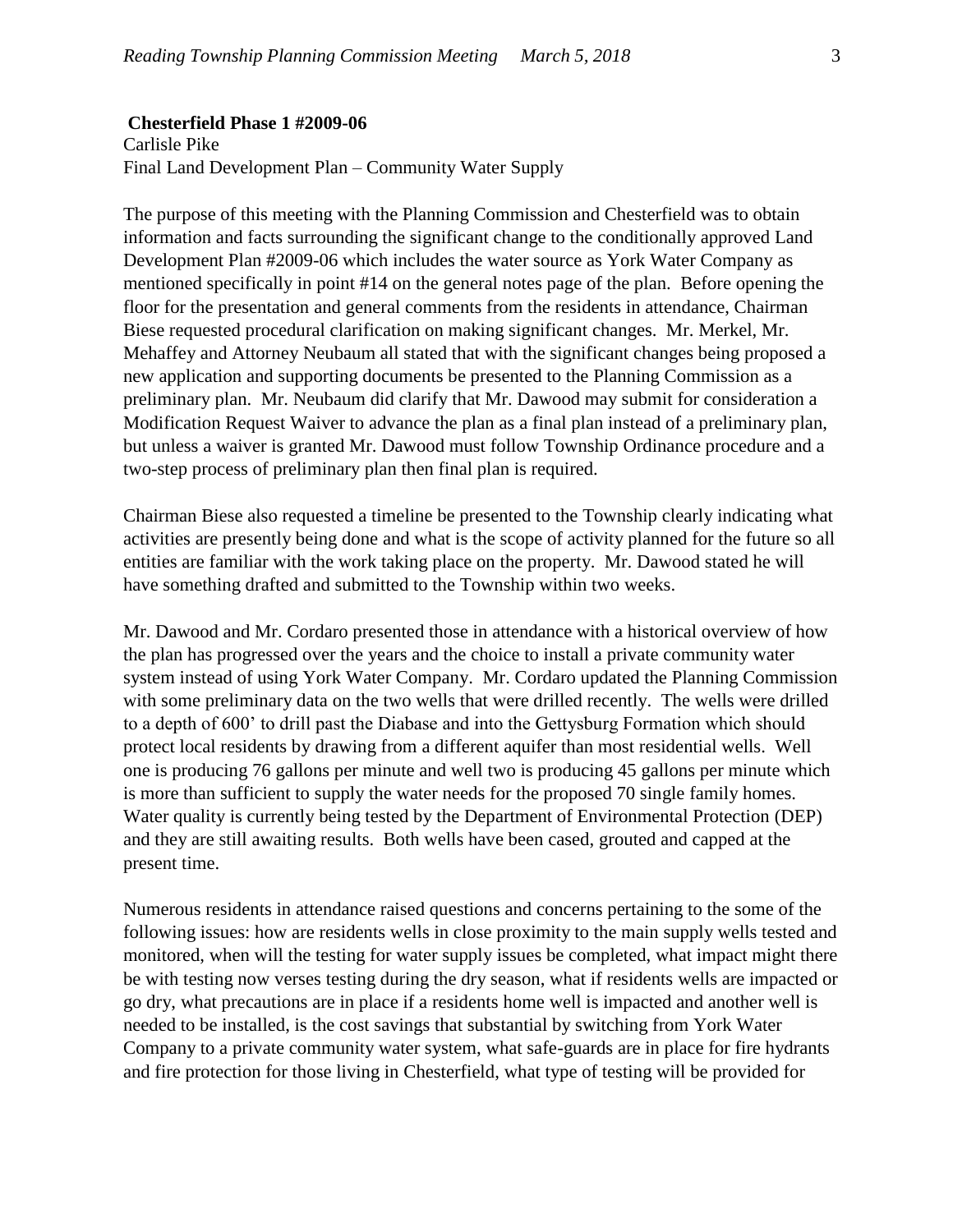those living in Chesterfield to provide safe drinking water, when will testing be completed and reports from DEP be available to review?

Mr. Dawood and Mr. Cordaro provided the following summary responses:

- 1. All testing will be in strict compliance with DEP regulations and requirements.
- 2. The testing and location of residential wells being tested for water level issues will be determined by the requirements established by DEP and the use of a third-party geologist.
- 3. Monitoring the water level in residential wells will be for a continuous 72-hour period of time.
- 4. Should York Water Company run a main water line near the Chesterfield development in the future, their plan includes a hook-up to allow easy conversion to York Water Company.
- 5. A detailed Home Owners Agreement and Deed Restrictions will be in place to allow for the transition to York Water Company.
- 6. The water treatment facility and all infrastructure related to the wells, treatment facility, storage tanks, etc. will be owned by the Chesterfield Home Owners Association and all monitoring will be done by an independent source with off-site remote monitoring capability to assure ample storage of water in addition to the quality of the water.
- 7. Mr. Dawood is willing to work with Attorney Neubaum to prepare a document that would guarantee available money to local residents who have wells impacted negatively. However, Attorney Neubaum stated that while funds would be available, this does not guarantee instant access if an emergency would arise and a residential well needs to be drilled immediately.
- 8. Any remaining hand-dug wells on the Chesterfield property will be closed in accordance with regulations.
- 9. All safety and security issues will be in full compliance with DEP regulations
- 10. Mr. Dawood acknowledges there are still many issues that need to be resolved before all questions can be answered but wanted to give everyone the opportunity to ask questions.

With no additional questions Attorney Neubaum once again reiterated the fact that due to the significant changes, this plan must proceed as a new application for a preliminary plan in accordance with Reading Township Code of Ordinances. Mr. Wilt emphasized to Mr. Dawood that the Township Ordinance has specific time frames for submission of an application in order to proceed.

On a motion by Mr. Bowen and a second by Mr. Shank, the Planning Commission has recommended the discussion be tabled until a revised application, plan and all required supporting documents are presented for review and consideration; motion carried unanimously.

# **ZONING HEARING**

No agenda items this month.